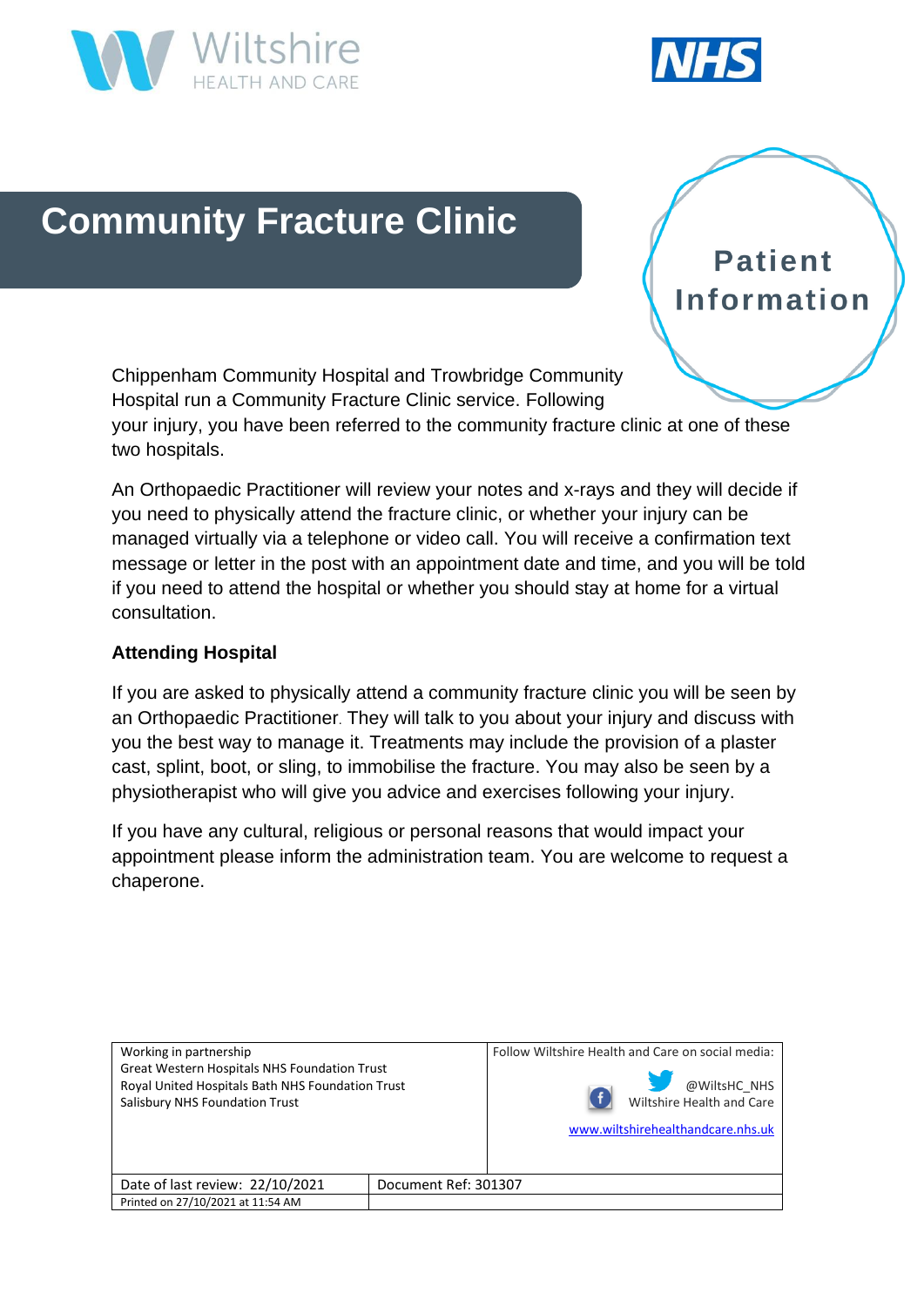## **Telephone Call**

If you are asked to stay at home you will receive a phone call or video call from an Orthopaedic Practitioner, who will provide you with advice on how you can selfmanage your injury. Many injuries heal well with time and do not require further treatment or a face-to-face appointment. However, if required you can be referred onto the physiotherapy team for ongoing management.

Please note that the Orthopaedic Practitioner will call you on a withheld or private number. If a video call is required information on how to access this will be emailed to you in advance. If you have any additional communication needs and require an interpreter or other adjustments please let the admin team know when they call you to book your appointment.

## **What do I need to know about fractures?**

A fracture is a broken or buckled bone, usually caused by high force impact such as a fall. The fracture will usually heal in 6-8 weeks and in most cases, you will be asked to immobilise the affected area in a splint or cast; this keeps the bones aligned while the break heals. The body lays down new bone around the broken bone, this is called callus formation. Healing however may take a little longer depending on factors such as age and smoking status.

## **Tips:**

- Exercise any joints that aren't covered by the cast/splint to improve your circulation, and avoid any other joints becoming stiff
- Avoid getting small objects, powder, and sprays inside your cast/splint, as this would irritate your skin
- Do not try to alter the length or position of your cast/splint
- Use crutches or a sling as advised by your health professional
- Use simple pain relief if you experience any pain, or consult your GP for more advice on pain relief
- You can usually return to school or work with a cast/splint, but you should avoid strenuous activity that may damage the broken bone

## **Who can I contact for advice about my injury?**

If you are worried about your injury or how it is healing and feel that you need to discuss it with someone, please email the physiotherapist on:

[whc.urgentphysiopathway@nhs.net](mailto:whc.urgentphysiopathway@nhs.net)